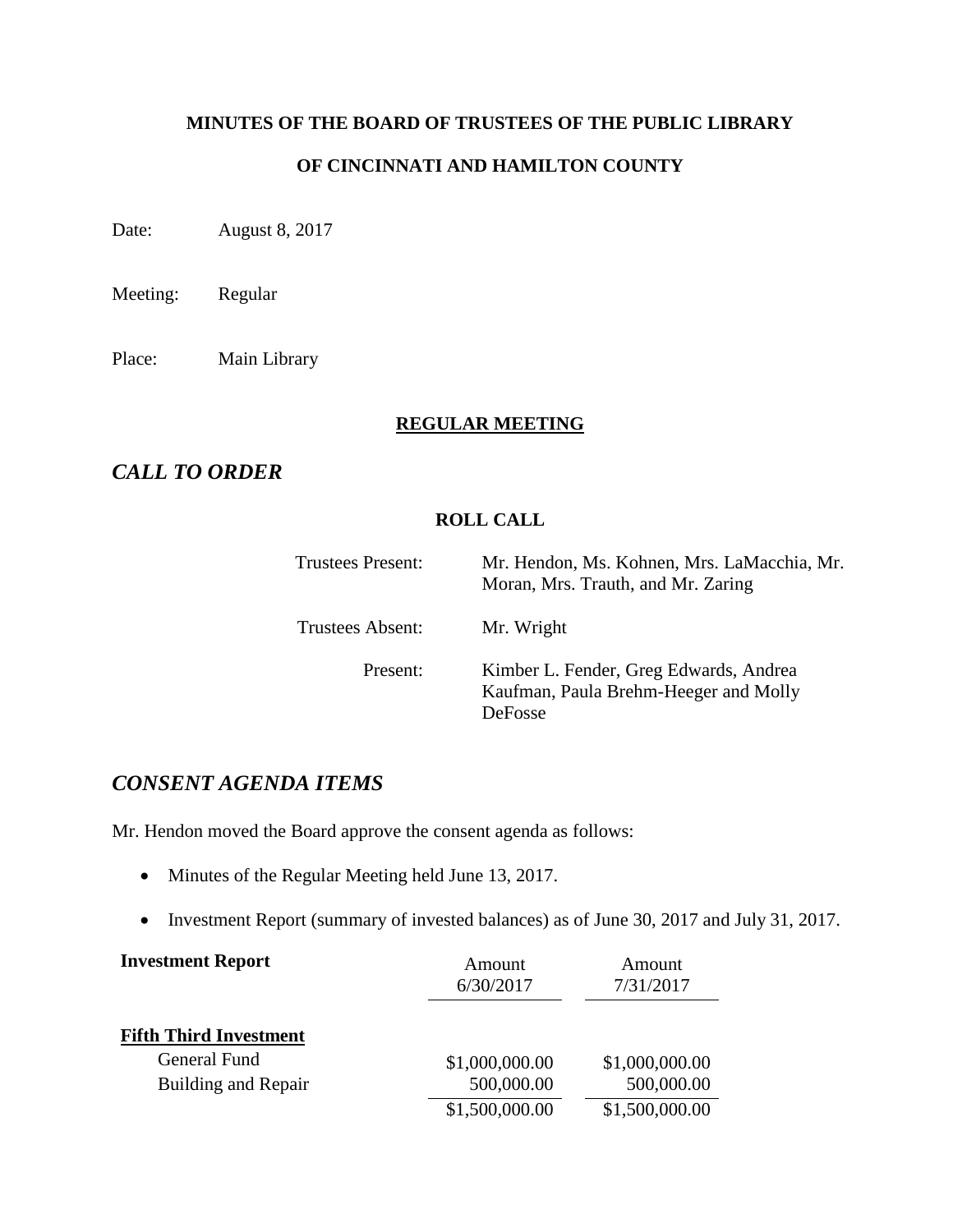### **Operating Account**

| General Fund                              | \$17,418,119.98 | \$17,740,168.56 |
|-------------------------------------------|-----------------|-----------------|
| Insurance/Indemnification                 | 230,000.00      | 230,000.00      |
| <b>Special Revenue Funds</b>              | 338,278.00      | 378,788.40      |
| Building and Repair                       | 4,032,293.45    | 2,724,264.44    |
| <b>Permanent Trust Funds</b>              | 1,317,013.92    | 1,315,387.69    |
|                                           | \$23,335,705.35 | \$22,388,609.09 |
| <b>STAR Ohio</b>                          |                 |                 |
| Building and Repair                       | \$1,057,659.82  | \$1,058,582.21  |
| <b>Managed Investments (Trust Funds):</b> |                 |                 |
| <b>Permanent Trust Funds</b>              | \$6,743,831.00  | \$6,743,831.00  |
|                                           |                 |                 |
| <b>GRAND TOTAL</b>                        | \$32,637,196.17 | \$31,691,022.30 |

- Monthly Financial Reports for the periods ending June 30, 2017 and July 31, 2017.
- Contributions, Gifts and Donations June 2017 and July 2017.

CONTRIBUTIONS, GIFTS, AND DONATIONS RECEIVED GREATER THAN \$1000 June 1, 2017 - July 31, 2017

| 6/15/2017 | Freestore/Feedbank                        | Grant for Summer lunch                | 1,050.00  |
|-----------|-------------------------------------------|---------------------------------------|-----------|
| 7/11/2017 | <b>Bruce Family Charitable Foundation</b> | <b>Support for Mariemont</b>          | 3,000.00  |
| 7/17/2017 | Friends of the Public Library             | <b>Support for Programs</b>           | 21,094.28 |
| 7/18/2017 | <b>Library Foundation</b>                 | <b>Support for Treehouse Licenses</b> | 10,000.00 |
| 7/18/2017 | <b>Library Foundation</b>                 | Support for Summer Adventure          | 19,000.00 |
| 7/18/2017 | <b>Library Foundation</b>                 | Support for Brain Camp                | 25,000.00 |
| 7/27/2017 | <b>Library Foundation</b>                 | <b>Support for Pet Memorial</b>       | 1,270.00  |
| 7/27/2017 | <b>Library Foundation</b>                 | <b>Support for Programs</b>           | 36,020.00 |

• Personnel Change Report reflects changes through July 29, 2017.

| <b>ACTION</b> | <b>AGENCY</b>                     | <b>POSITION TITLE</b>             | <b>FTE</b> | <b>EMPLOYEE NAME</b>         | <b>GRADE</b> |
|---------------|-----------------------------------|-----------------------------------|------------|------------------------------|--------------|
| Appointment   | <b>Children's Learning Center</b> | Shelver                           | 0.50       | Ferguson, Michael Raymond    |              |
| Appointment   | <b>Children's Learning Center</b> | <b>Student Shelver</b>            | 0.30       | DeLuca, Zachary Giovanni     |              |
| Appointment   | Northside Branch                  | <b>Library Services Assistant</b> | 0.60       | Estep, Kayla L               |              |
| Appointment   | Delhi Township Branch             | <b>Library Services Assistant</b> | 0.50       | Hein, Brittany Marie         |              |
| Appointment   | Avondale Branch                   | <b>Library Services Assistant</b> | 0.50       | Tafari, Sesheta A            |              |
| Appointment   | <b>Blue Ash Branch</b>            | <b>Library Services Assistant</b> | 0.60       | De Oliveira Badue, Alexandre |              |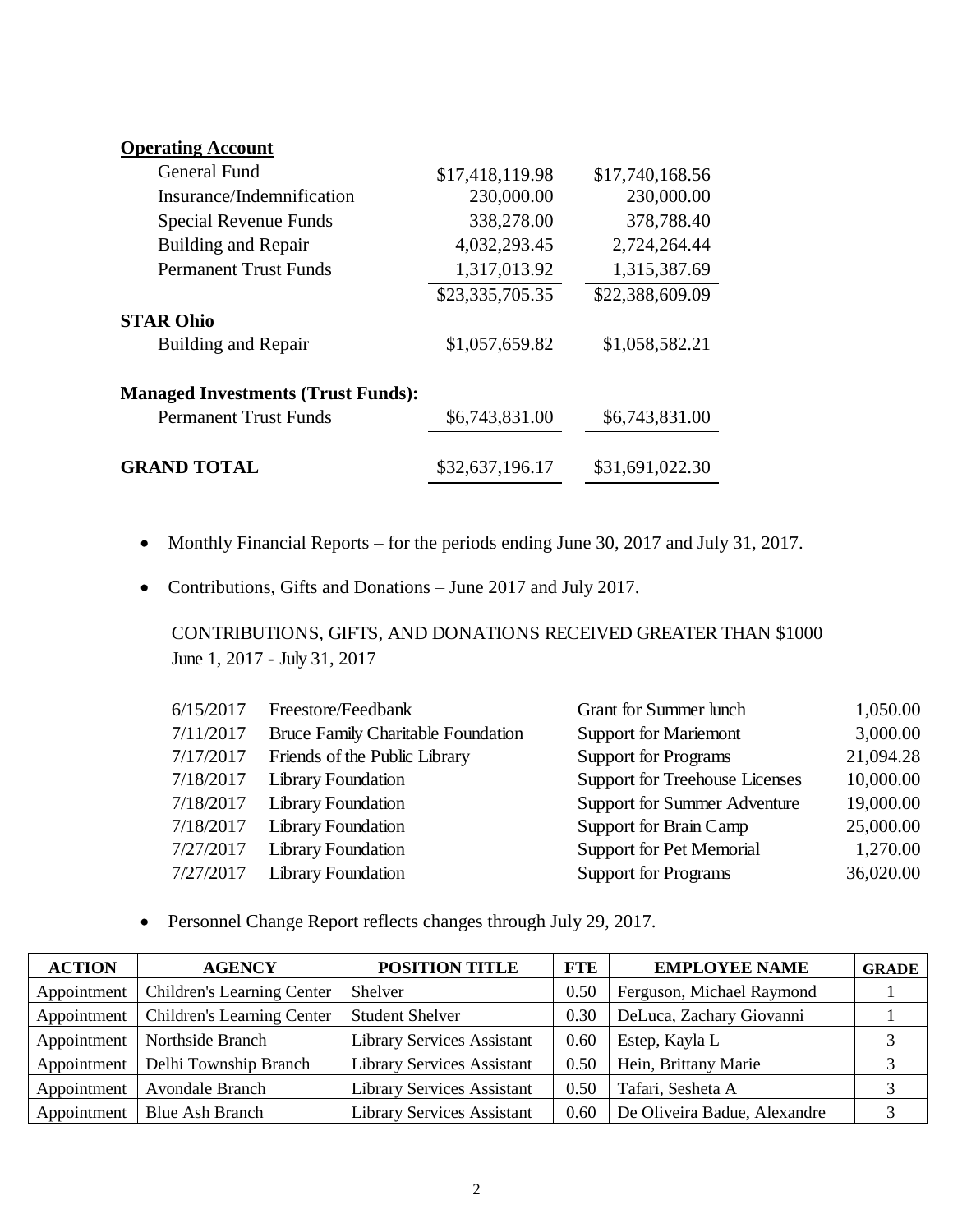| Appointment | Hyde Park Branch                 | <b>Library Services Assistant</b>    | 0.50  | Brockman, Julia A              | 3              |
|-------------|----------------------------------|--------------------------------------|-------|--------------------------------|----------------|
| Appointment | <b>Information Technology</b>    | PC Support Specialist                | 1.00  | Gastright, Matthew             | 6              |
| Appointment | North Central Branch             | <b>Library Services Assistant</b>    | 0.50  | Gorski, Jacob Rodney           | 3              |
| Appointment | <b>Programming Services</b>      | <b>SCR Activity Assistant</b>        | 0.625 | Stoker, Jennifer Nicole        | 3              |
| Appointment | <b>Pleasant Ridge Branch</b>     | <b>Library Services Assistant</b>    | 0.50  | Booth, James Michael           | 3              |
| Appointment | <b>Groesbeck Branch</b>          | <b>Student Shelver</b>               | 0.30  | Vehr, Annie Elizabeth          | $\mathbf{1}$   |
| Appointment | <b>Programming Services</b>      | <b>SCR Activity Assistant</b>        | 0.625 | Spetz, Madeline Ruth           | 3              |
| Appointment | Sharonville Branch               | <b>Student Shelver</b>               | 0.30  | Rohlfs, Margaret Mae Elizabeth | $\mathbf{1}$   |
|             |                                  | Senior Library Services              |       |                                |                |
| Appointment | Techcenter / Makerspace          | Assistant<br>Senior Library Services | 0.50  | Dierker, Olivia Grace          | 4              |
| Appointment | Techcenter / Makerspace          | Assistant                            | 0.50  | Janneck, Margeaux L            | 4              |
| Appointment | Marketing                        | Social Media Specialist              | 1.00  | Kokochak, Danielle             | 7              |
| Appointment | Norwood Branch                   | <b>Library Services Assistant</b>    | 0.50  | Tebbe, Lauren S                | 3              |
| Appointment | Price Hill Branch                | <b>Library Services Assistant</b>    | 0.50  | Greve, Julia N                 | $\overline{3}$ |
| Appointment | Loveland Branch                  | <b>Student Shelver</b>               | 0.30  | Borchers, Jeremy B             | $\mathbf{1}$   |
| Appointment | Deer Park Branch                 | <b>Student Shelver</b>               | 0.30  | Green, Samuel M                | 1              |
| Appointment | <b>Blue Ash Branch</b>           | <b>Student Shelver</b>               | 0.30  | Henn, Hunter C                 | $\mathbf{1}$   |
| Appointment | Greenhills Branch                | <b>Library Services Assistant</b>    | 0.60  | Salem, Lauren A                | 3              |
| Appointment | Programming Services             | <b>SCR Coordinator</b>               | 0.625 | Jones, Angela L                | $\overline{7}$ |
| Appointment | <b>Programming Services</b>      | <b>SCR Coordinator</b>               | 0.625 | Upton, Emily J                 | $\tau$         |
| Appointment | <b>Cheviot Branch</b>            | <b>Library Services Assistant</b>    | 0.50  | Riesenbeck, Robert M           | 3              |
| Appointment | <b>Programming Services</b>      | <b>SCR Coordinator</b>               | 0.625 | Lockwood, Suzanne M            | $\overline{7}$ |
| Appointment | <b>Programming Services</b>      | <b>SCR Activity Assistant</b>        | 0.625 | Johnson, Madison S             | 3              |
| Appointment | <b>Programming Services</b>      | <b>SCR Activity Assistant</b>        | 0.625 | Sian, Amandeep K               | 3              |
| Appointment | <b>Programming Services</b>      | <b>SCR Coordinator</b>               | 0.625 | Bickett, Christi L             | $\overline{7}$ |
| Appointment | <b>Programming Services</b>      | <b>SCR Activity Assistant</b>        | 0.625 | Kindle, Sara A                 | 3              |
| Appointment | <b>Programming Services</b>      | <b>SCR Coordinator</b>               | 0.625 | Smith, Arnice                  | 7              |
| Appointment | Covedale Branch                  | <b>Library Services Assistant</b>    | 0.60  | Gerke, Kathryn                 | 3              |
| Change      | <b>Circulation Services</b>      | Library Services Assistant           | 1.00  | Thompson, Victoria D           | 3              |
|             |                                  | Senior Library Services              |       |                                |                |
| Change      | Techcenter / Makerspace          | Assistant                            | 1.00  | Vidmar, Donn B                 | 4              |
|             |                                  | Senior Library Services              |       |                                |                |
| Change      | Forest Park Branch               | Assistant                            | 1.00  | Kennedy, Mariah M              | 4              |
| Change      | Sharonville Branch               | <b>Library Services Assistant</b>    | 0.60  | Lippard, Lagan D               | $\overline{3}$ |
| Change      | <b>Outreach Services</b>         | Shelver                              | 1.00  | Kawanari, Audrey A             | $\mathbf{1}$   |
| Change      | Sorting & Materials<br>Retrieval | Sorter                               | 1.00  | Fleckinger, Lawrence A         | $\mathbf{1}$   |
| Change      | Sharonville Branch               | <b>Library Services Assistant</b>    | 0.50  | Kier, Victoria                 | $\overline{3}$ |
| Change      | <b>Oakley Branch</b>             | Teen Librarian                       | 1.00  | Chumbley, Lesleigh R           | $\overline{7}$ |
| Change      | <b>Westwood Branch</b>           | Mid Size Branch Manager              | 1.00  | Castleberry, Travis S          | 9              |
|             |                                  | Line Assistant Electronic            |       |                                |                |
| Demotion    | Cataloging & Processing          | Processing                           | 1.00  | Brandt, Sharon A               | 3              |
| Departure   | Mariemont Branch                 | Mid Size Branch Manager              | 1.00  | Sanker, Mary F                 | 9              |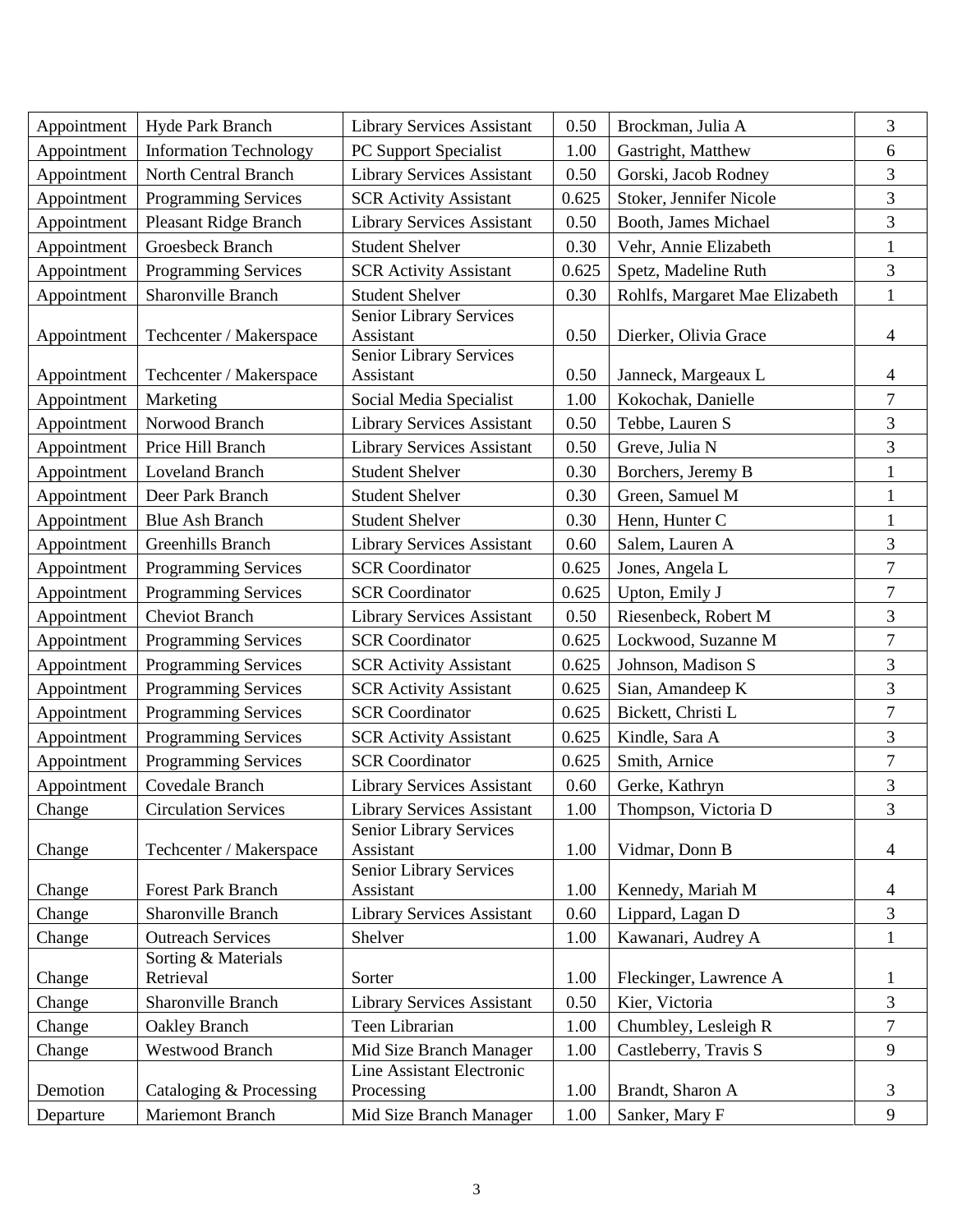| Departure | Anderson Branch                       | <b>Library Services Assistant</b>                           | 0.60 | Stouffer, Jeanett M                              | $\overline{3}$           |
|-----------|---------------------------------------|-------------------------------------------------------------|------|--------------------------------------------------|--------------------------|
| Departure | Cataloging & Processing               | <b>Cataloging Assistant</b>                                 | 0.50 | Schulz, Kara A                                   | 3                        |
|           |                                       | Senior Library Services                                     |      |                                                  |                          |
| Departure | <b>Virtual Information Center</b>     | Assistant                                                   | 0.60 | Cairns, Christina M                              | 4                        |
| Departure | <b>Clifton Branch</b>                 | Mid Size Branch Manager<br><b>Human Resources</b>           | 1.00 | Beitz, Jill                                      | 9                        |
| Departure | <b>Human Resources</b>                | Representative                                              | 0.50 | Roof, Loretta K                                  | 9                        |
| Departure | <b>Circulation Services</b>           | <b>Library Services Assistant</b>                           | 1.00 | Riley, Brian J                                   | 3                        |
| Departure | <b>HVAC Services</b>                  | <b>HVAC</b> Mechanic                                        | 1.00 | Bryant, David                                    | 6                        |
| Departure | Popular Library                       | Senior Library Services<br>Assistant                        | 0.50 | Ferraro, Antonio J                               | $\overline{\mathcal{A}}$ |
| Departure | <b>Cheviot Branch</b>                 | <b>Library Services Assistant</b>                           | 0.50 | Zigelmier, Kourtney K                            | 3                        |
| Departure | <b>Fiscal Office</b>                  | <b>Administrative Assistant</b>                             | 1.00 | Plaver, Stephanie M                              | $\overline{7}$           |
|           |                                       | Senior Library Services<br>Assistant                        |      |                                                  |                          |
| Departure | Techcenter / Makerspace               |                                                             | 0.60 | Bruker, Edward                                   | 4<br>$\mathbf{1}$        |
| Departure | <b>Symmes Township Branch</b>         | <b>Student Shelver</b><br>Materials Selection &             | 0.30 | Phillips, Andrew                                 |                          |
| Departure | Materials Selection & Acq             | <b>Acquisition Manager</b>                                  | 1.00 | Varley, Holly J                                  | 11                       |
| Departure | <b>Forest Park Branch</b>             | <b>Library Services Assistant</b>                           | 0.50 | Jasany, Tracy A                                  | 3                        |
| Departure | <b>Facility Operations</b>            | <b>Construction Manager</b>                                 | 1.00 | Peterson, Angela                                 | $\,8\,$                  |
| Departure | <b>Cheviot Branch</b>                 | <b>Library Services Assistant</b>                           | 0.50 | Brown, Leslie A                                  | 3                        |
| Departure | Hyde Park Branch                      | <b>Library Services Assistant</b>                           | 0.50 | Warman, Pamela B                                 | 3                        |
| Departure | <b>Clifton Branch</b>                 | <b>Student Shelver</b>                                      | 0.30 | Herbert, Josephine E                             | $\mathbf{1}$             |
| Departure | <b>HVAC Services</b>                  | Electrician                                                 | 1.00 | Zachary, Lavell D                                | 6                        |
| Departure | <b>Human Resources</b>                | <b>Human Resources</b><br>Representative                    | 0.50 | Roof, Loretta K                                  | 9                        |
| Departure | <b>HVAC Services</b>                  | <b>HVAC</b> Mechanic                                        | 1.00 | Bryant, David                                    | 6                        |
| Departure | Hyde Park Branch                      | <b>Library Services Assistant</b>                           | 0.50 | Warman, Pamela B                                 | $\overline{3}$           |
| Departure | <b>Cheviot Branch</b>                 | <b>Library Services Assistant</b>                           | 0.50 | Zigelmier, Kourtney K                            | 3                        |
| Departure | <b>Symmes Township Branch</b>         | <b>Student Shelver</b>                                      | 0.30 | Phillips, Andrew                                 | $\mathbf{1}$             |
|           | Sorting & Materials                   |                                                             |      |                                                  |                          |
| Departure | Retrieval                             | Sorter                                                      | 0.50 | McCall, Harry                                    | $\mathbf{1}$             |
| Departure | Virtual Information Center            | Senior Library Services<br>Assistant                        | 0.60 | Cairns, Christina M                              | 4                        |
| Departure | Popular Library                       | Senior Library Services<br>Assistant                        | 0.50 | Ferraro, Antonio J                               | 4                        |
| Departure | Mt. Healthy Branch                    | Teen Librarian                                              | 1.00 | Anderson, Elizabeth G                            | $\boldsymbol{7}$         |
| Departure | Covedale Branch                       | <b>Student Shelver</b>                                      | 0.30 | Capal, Morgan                                    | $\mathbf{1}$             |
| Departure | <b>Circulation Services</b>           | <b>Library Services Assistant</b>                           | 0.50 | Rasnick, Rebecca L                               | 3                        |
| Departure | Price Hill Branch                     | <b>Library Services Assistant</b>                           | 0.60 | Rhoads, Kristin N                                | 3                        |
| Departure |                                       | <b>Student Shelver</b>                                      | 0.30 | Shook, Christina R                               | 1                        |
|           |                                       |                                                             |      |                                                  |                          |
|           | Mt. Washington Branch                 | Materials Selection &                                       |      |                                                  |                          |
| Promotion | Materials Selection & Acq             | <b>Acquisition Manager</b>                                  | 1.00 | Long, Amy C                                      | 11                       |
| Promotion | Miami Township Branch                 | <b>Library Services Assistant</b>                           | 0.50 | Skaggs, Isabeau A                                | 3                        |
| Promotion | Mt. Healthy Branch<br>Anderson Branch | <b>Branch Manager</b><br><b>Library Services Specialist</b> | 1.00 | Hartlaub, Elizabeth V<br>Ponferrada, Elizabeth A | 8<br>5                   |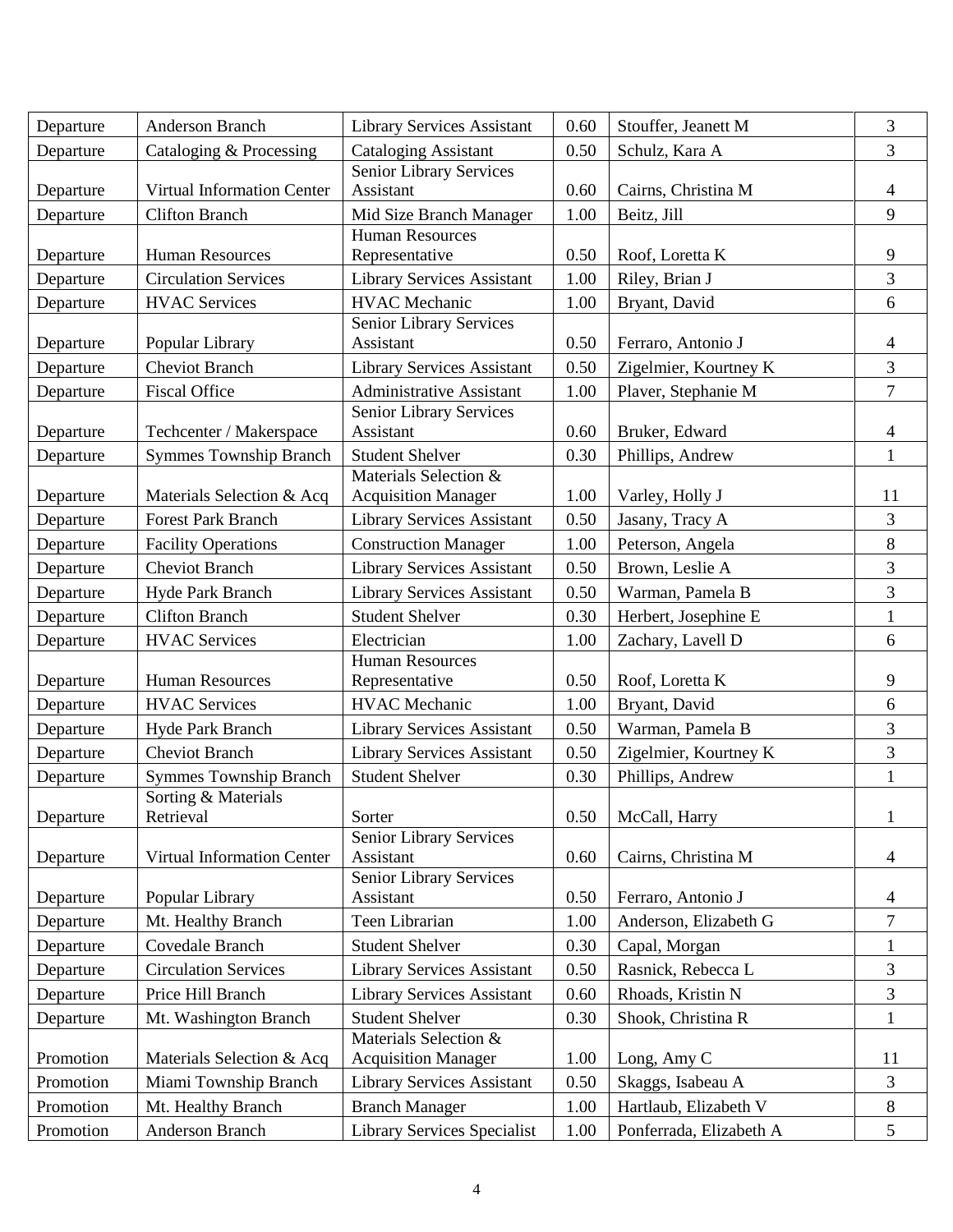|           |                             | <b>Senior Library Services</b>    |      |                               |  |
|-----------|-----------------------------|-----------------------------------|------|-------------------------------|--|
| Promotion | Price Hill Branch           | Assistant                         | 00.1 | Price, Heather N              |  |
| Promotion | <b>Anderson Branch</b>      | Teen Librarian                    | 1.00 | Lortie, John                  |  |
| Promotion | <b>Mariemont Branch</b>     | Mid Size Branch Manager           | 1.00 | Hartman, Kelly L              |  |
| Promotion | <b>Walnut Hills Branch</b>  | <b>Library Services Assistant</b> | 0.50 | Williams, Joey K              |  |
| Promotion | <b>Circulation Services</b> | <b>Library Services Assistant</b> | 0.50 | Avila Turcios, Fabiola Johana |  |

- Statistical Report for July 2017.
- Top Ten Circulating Titles for July 2017.

Mr. Moran seconded.

Voting for the motion: Mr. Moran, Mr. Hendon, Mrs. Trauth, Mrs. LaMacchia, Ms. Kohnen, and Mr. Zaring …6 ayes. The motion carried. **(15-2017)**.

# *ACTION ITEMS*

Mr. Moran moved the following:

- Authorize application of the LSTA Grant for the purpose of working with the Carnegie Center of Columbia Tusculum to purchase a laptop kiosk to be placed in the Center. The Board must approve the application with up to 25% of the project cost provided by local funds. The estimated match is less than \$15,000. The Center is housed in the former East End Branch Library that closed in 1959.
- Approve acceptance of the artwork that actor/director of *the public*, Emilio Estevez, presented the Library with: an autographed drawing of cast members that Justin Inman, an extra for the movie, created during filming.
- Approve the following 2018 holiday closing schedule:
	- o Monday, January 1 New Year's Day
	- $\circ$  Sunday, April 1 Easter
	- o Monday, May 28 Memorial Day
	- o Wednesday, July 4 Independence Day
	- o Monday, September 3 Labor Day
	- o Thursday, November 22 Thanksgiving Day
	- o Monday, December 24 Christmas Eve
	- o Tuesday, December 25 Christmas Day
	- o Monday, December 31 New Year's Eve close at 5:00 p.m.
	- o Tuesday, January 1, 2019 New Year's Day
- Approve the following Board meeting dates and locations for 2018:
	- o Tuesday, February 13, 2018 Main
	- o Monday, April 9, 2018 Mt. Washington
	- o Tuesday, June 12, 2018 Price Hill
	- o Tuesday, August 14, 2018 Main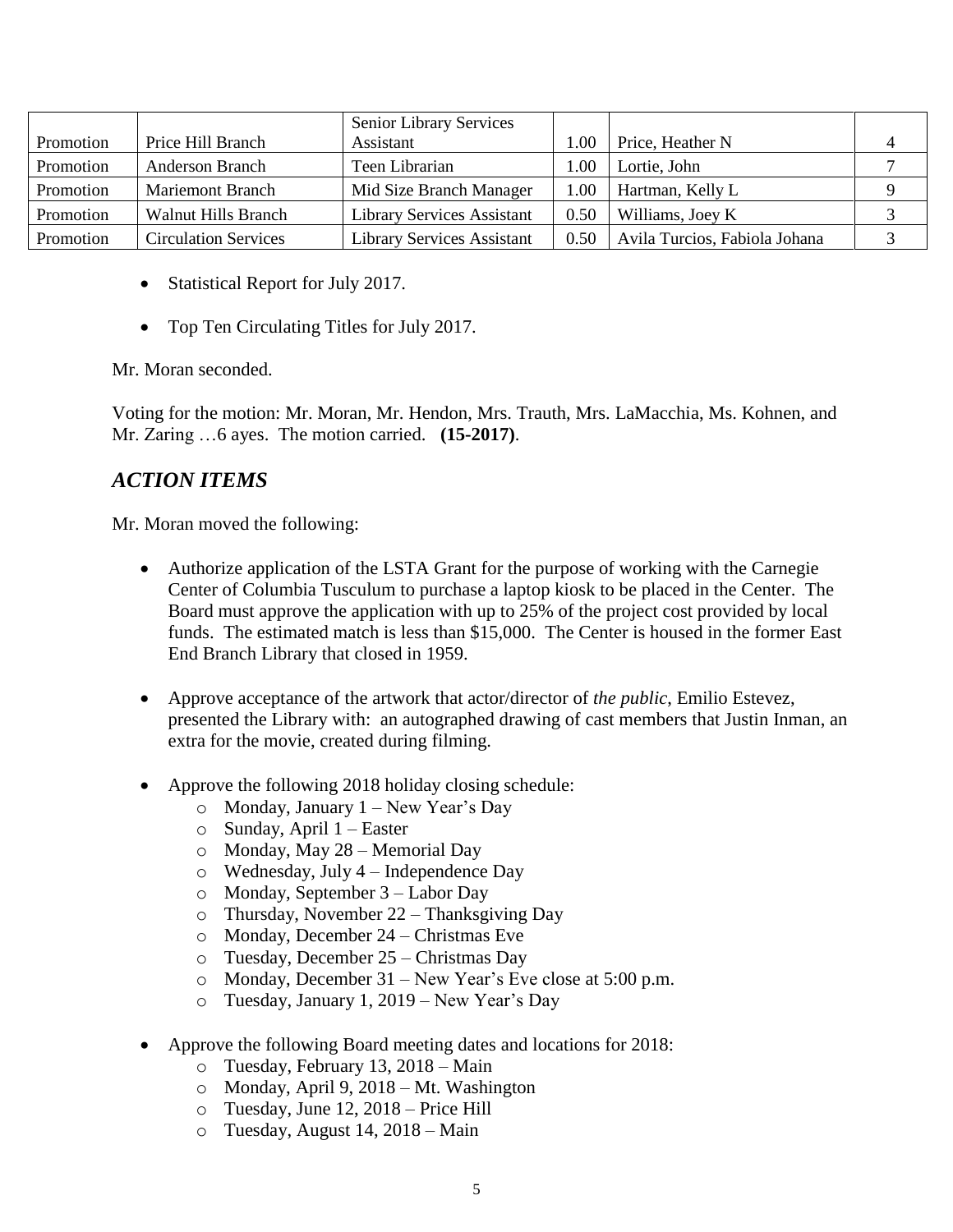- o Tuesday, October 9, 2018 Harrison
- o Tuesday, December 11, 2018 (An Annual and Regular) Main

All meetings begin at 9:15 am at locations as listed above.

Mrs. LaMacchia seconded.

Voting for the motion: Mr. Moran, Mr. Hendon, Mrs. Trauth, Mrs. LaMacchia, Ms. Kohnen, and Mr. Zaring …6 ayes. The motion carried. **(16-2017)**.

Mr. Hendon moved the following:

 Approve an adjustment of 5.5% to the current salary schedule for Grades 2 through 15 as follows:

| <b>SALARY STRUCTURE</b> |              |                     |              |  |
|-------------------------|--------------|---------------------|--------------|--|
| <b>Grades</b>           | Low          | Mid                 | High         |  |
| 15                      | \$104,187.20 | \$132,308.80        | \$160,430.40 |  |
| 14                      | \$93,017.60  | \$118,144.00        | \$143,249.60 |  |
| 13                      | \$83,241.60  | \$105,289.60        | \$127,337.60 |  |
| 12                      | \$74,484.80  | \$93,849.60         | \$113,214.40 |  |
| 11                      | \$66,643.20  | \$83,636.80         | \$100,630.40 |  |
| 10                      | \$59,633.60  | \$74,547.20         | \$89,460.80  |  |
| 9                       | \$54,412.80  | \$67,745.60         | \$81,078.40  |  |
| 8                       | \$49,816.00  | \$61,776.00         | \$73,736.00  |  |
| $\overline{7}$          | \$43,992.00  | \$54,350.40         | \$64,688.00  |  |
| $\overline{6}$          | \$38,251.20  | \$47,049.60         | \$55,848.00  |  |
| $\overline{5}$          | \$34,236.80  | \$41,932.80         | \$49,628.80  |  |
| $\overline{4}$          | \$30,617.60  | \$37,356.80         | \$44,075.20  |  |
| 3                       | \$27,393.60  | \$33,280.00         | \$39,166.40  |  |
| $\overline{2}$          | \$24,523.20  | \$29,681.60         | \$34,840.00  |  |
| $\mathbf{1}$            | \$20,800.00  | \$25,064.00         | \$29,328.00  |  |
|                         |              | <b>HOURLY RATES</b> |              |  |
| <b>Grades</b>           | Low          | Mid                 | High         |  |
| 15                      | \$50.09      | \$63.61             | \$77.13      |  |
| 14                      | \$44.72      | \$56.80             | \$68.87      |  |
| 13                      | \$40.02      | \$50.62             | \$61.22      |  |
| 12                      | \$35.81      | \$45.12             | \$54.43      |  |
| 11                      | \$32.04      | \$40.21             | \$48.38      |  |
| 10                      | \$28.67      | \$35.84             | \$43.01      |  |
| 9                       | \$26.16      | \$32.57             | \$38.98      |  |
| 8                       | \$23.95      | \$29.70             | \$35.45      |  |
| $\overline{7}$          | \$21.15      | \$26.13             | \$31.10      |  |
| 6                       | \$18.39      | \$22.62             | \$26.85      |  |
| $\overline{5}$          | \$16.46      | \$20.16             | \$23.86      |  |
| $\overline{4}$          | \$14.72      | \$17.96             | \$21.19      |  |
| 3                       | \$13.17      | \$16.00             | \$18.83      |  |
| $\overline{2}$          | \$11.79      | \$14.27             | \$16.75      |  |
| $\mathbf{1}$            | \$10.00      | \$12.05             | \$14.10      |  |
| Effective 8/27/2017     |              |                     |              |  |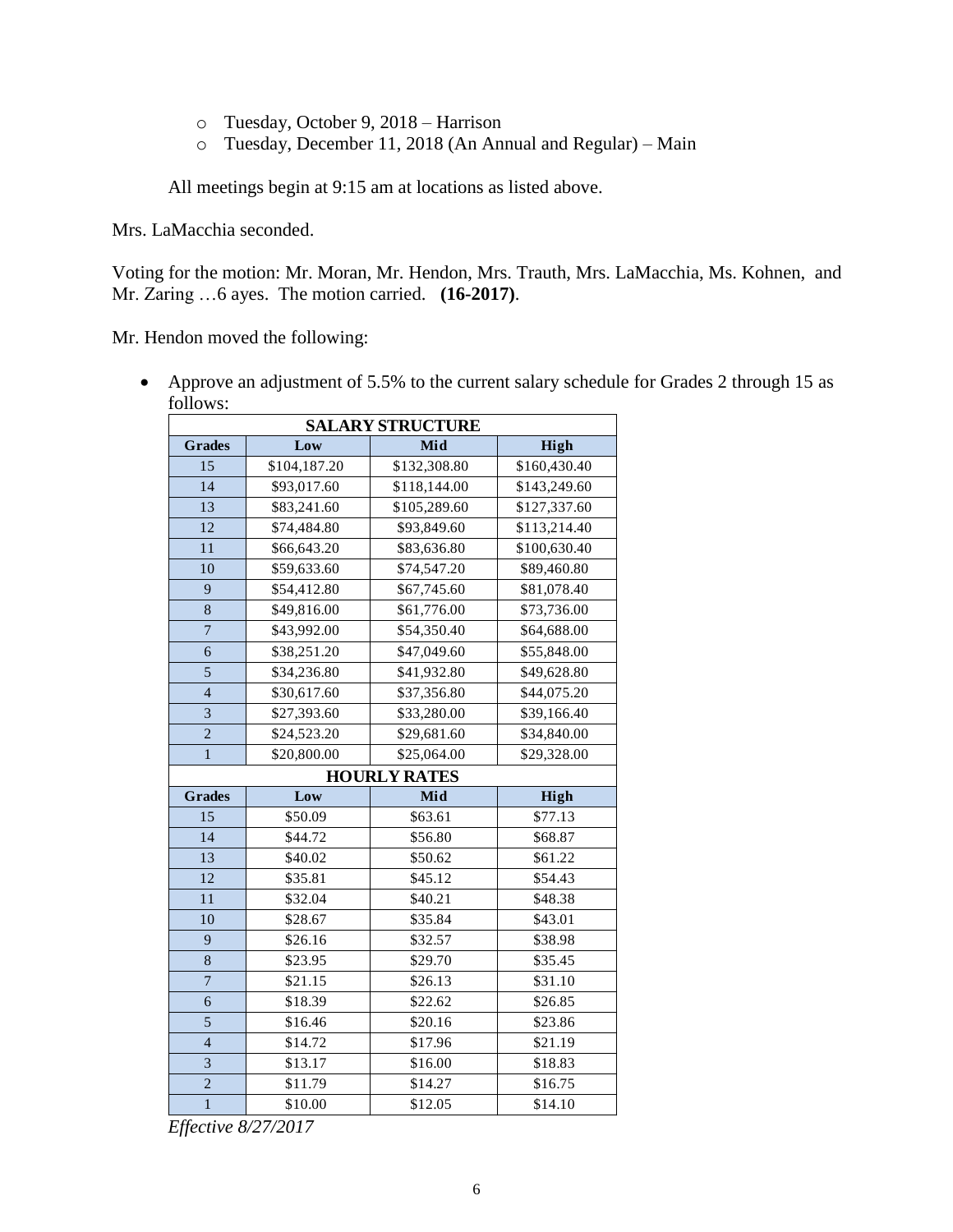The labor market has become increasingly competitive and the Library has seen an increase in employee turnover. The cost of turnover impacts the entire organization. In addition to hiring costs, the turnover results in overworked remaining staff, training costs, and less effective customer service.

- Between 2015 and 2017, staff turnover is projected to increase by 15%.
- Turnover in historically stable positions (excludes shelvers and library services assistants), is projected to increase by 36% from 2016 to 2017 (45 vacancies compared to 33).
- Over the past year, the highest areas of turnover were:
	- o Student shelvers at 88%
	- o Facility positions (custodian, HVAC tech, Electrician) at over 50%
	- o LSA's and Security at 33%
- Data from exit interviews of former employees during January June 2017 indicates that almost 62% of respondents said their new position offered them better pay.
- It also indicated that 37% of employees left due to pay.
- Information gathered from the Staff Satisfaction Survey, along with numerous inquiries from staff; indicate high dissatisfaction with the rate of pay as compared to other library systems or other organizations with similar positions.
- The Human Resources department has also seen an increase in declined offers. There have been several recent departures of uniquely skilled individuals who went to other libraries. We continue to struggle to fill and retain staff in tech and trade positions.

As a result of the ongoing staffing obstacles, the Human Resources Department began performing a compensation review.

- The review consists of evaluating approximately 30 positions, 10 of which are the positions with the largest number of staff of 20 or more.
- We reviewed the salaries of:
	- o Columbus Metropolitan Library
	- o Cuyahoga County Public Library
	- o Cleveland Public Library
	- o Toledo Lucas County Library
	- o A local market review on some of the positions such as security guards and facilities positions.

Columbus Metropolitan Library is the most comparable library to Cincinnati as far as the cost of living. The result of the review indicates most of the salaries for our positions being below Columbus and the other libraries.

Overall, the Library has 920 positions.

- Shelvers account for 110 of these positions and the salary is in line with comparable libraries.
- Seasonal positions account for 61 positions.
- The remaining 749 positions indicated salaries below both market rate and peer libraries.
	- o 3 positions account for 60% (446) of the impacted positions Library Services Assistants, Senior Library Services Assistants, and Librarians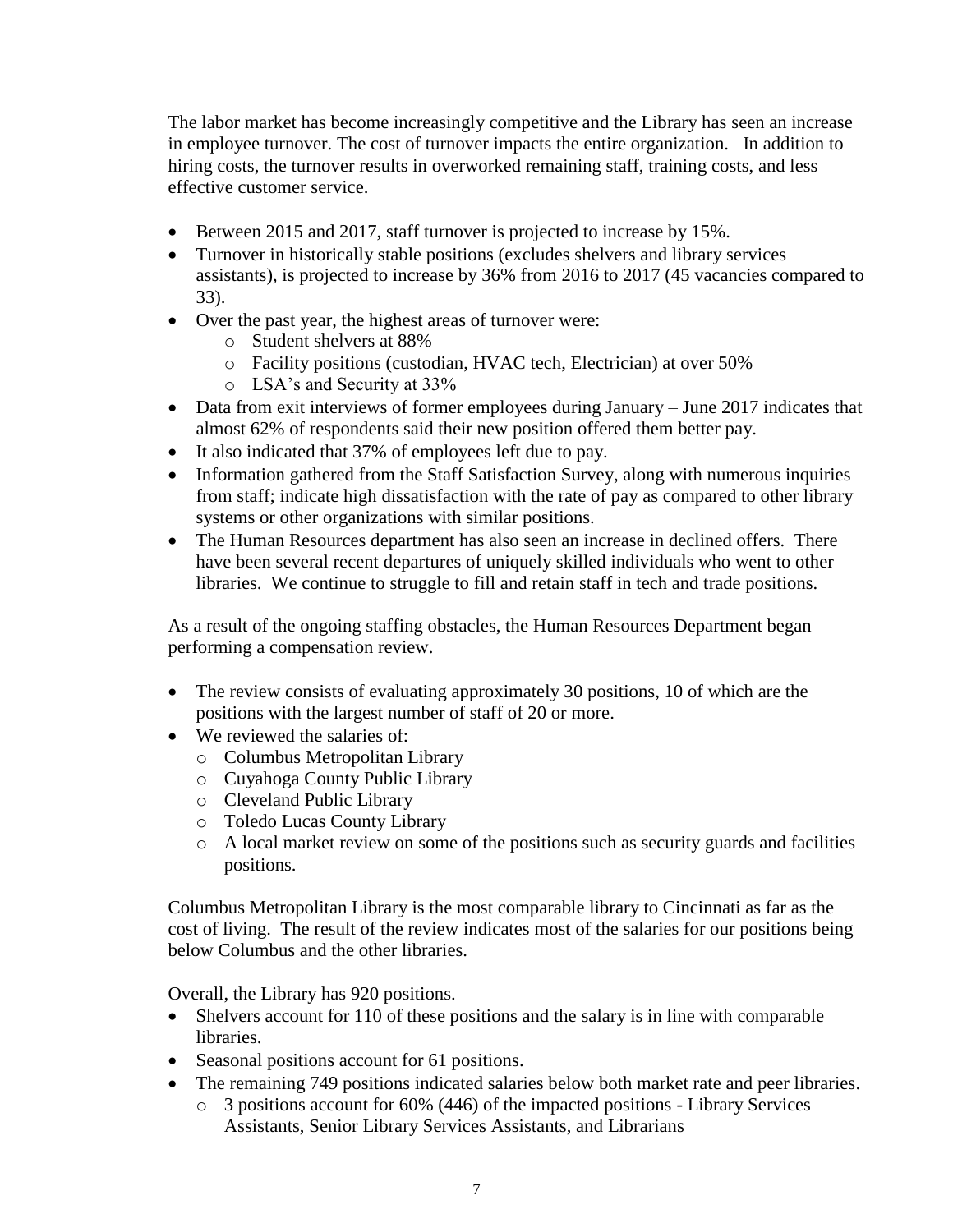- o On average, we are 5.4% below Columbus Metropolitan Library for these positions
- o In many cases, the variance for other positions is greater than 5.4%
- Authorize withholding and remittance of Ohio Library Council membership dues on employee's behalf. In accordance with the Ohio Revised Code, we need board authorization to make such deductions from payroll. We will also require signed consent from the employee prior to deducting the amount.
- Confirm the award of the PLCH East Roof Replacement contract to A.W. Farrell and Son, Inc. as the low bidder and approve the Project Budget including the contingency of 10% as follows:

| Project budget:                   |              |
|-----------------------------------|--------------|
| Contract:                         | \$648,000.00 |
| Contingency:                      | \$64,800.00  |
| <b>Total Construction Budget:</b> | \$712,800.00 |

Authorize the Director to approve change orders that do not increase the overall budget and to execute the Certificate of Substantial Completion. All change orders will be reported to the board for confirmation.

 Confirm the award of the PLCH West Roof Replacement contract to A.W. Farrell and Son, Inc. as the low bidder and approve the Project Budget including the contingency of 10% as follows:

| <i>Project budget:</i>            |              |
|-----------------------------------|--------------|
| Contract:                         | \$733,775.00 |
| Contingency:                      | \$73,377.50  |
| <b>Total Construction Budget:</b> | \$807,152.50 |

Authorize the Director to approve change orders that do not increase the overall budget and to execute the Certificate of Substantial Completion. All change orders will be reported to the board for confirmation.

- Approve the sale of the surplus Reading property for \$250,000. Authorize the Eva Jane Romaine Coombe Director to sign the contract and the deed to complete the sale.
- Approve a new three-year lease replacing the current lease for the Mt. Healthy Branch that began August 1, 2017 at monthly lease amount of \$1,795.65 for the term of the lease (the previous lease included rent escalations during that time period).

Mr. Moran seconded.

Voting for the motion by a roll call vote: Mr. Moran, Mr. Hendon, Mrs. Trauth, Mrs. LaMacchia, Ms. Kohnen, and Mr. Zaring …6 ayes. The motion carried. **(17-2017)**.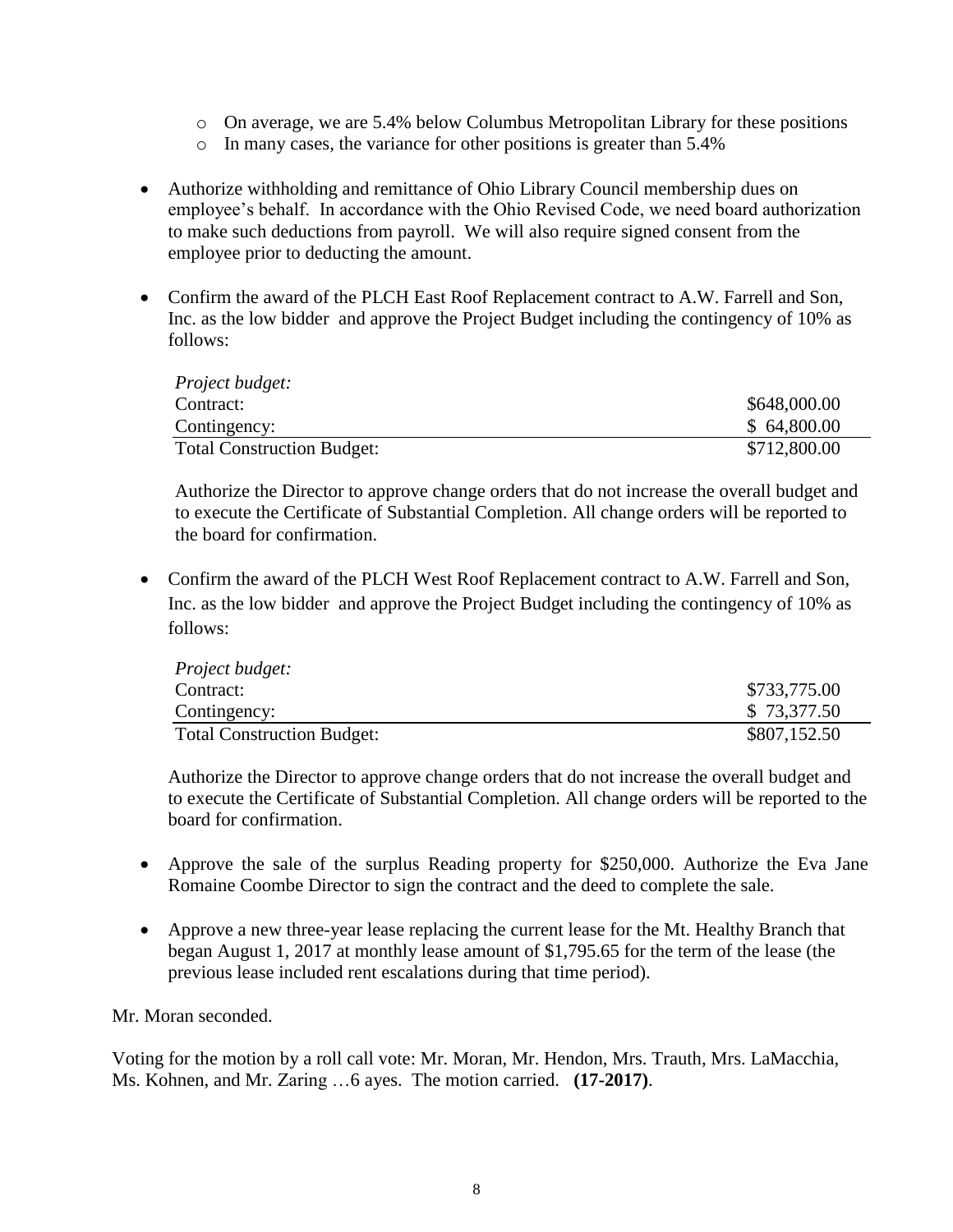# *PUBLIC COMMENTS*

Prior to the public comments, Mr. Zaring made the following statement:

This plan is the result of a comprehensive review of all our facilities and was first announced in October 2016. This plan positively affects the Library's ability to provide world-class service now and in the future. However, we want to clarify a few key points.

To date, the only parts of the plan which are approved by the Board of Trustees are:

- The concept of an Operations Center however a specific location has not yet been identified.
- Consolidating public services at the Main Library into the South building.
- Requesting the Finance and Audit Committee determine the best way to fund the project.
- Entering into a pre-development services agreement with 3CDC. We want to make it clear that this agreement comes at no cost to the Library, unless the project advances beyond predevelopment.

No services are being cut with this plan.

Funding for the plan has not yet been secured.

In regards to the decision to consolidate public services at the Main Library into the South building, this decision was made after a space utilization study showed we have enough space in the South building for all public services. Consolidation makes the Main Library safer by reducing the monitoring footprint for security. It makes it more convenient for families to use by putting departments used by kids, teens, and adults in one building.

This Facilities Plan was made with the entire Public Library of Cincinnati and Hamilton County Library system in mind. It is not solely focused on the future of the North building of the Main Library. We have 41 total locations, many of which are in need of repairs and improvements. At our current pace of funding, it will take 27 years to complete this work. We don't think that's acceptable. We are committed to working toward a more responsible timetable for completing this work in a fiscally responsible manner and to making the Library fully accessible to all our cardholders.

The following individuals spoke regarding the plan and the decision making process regarding the North Building of the Public Library of Cincinnati & Hamilton County.

Zach Cox Vince Tafolla Charles Campbell Kristy Cooper Mykal DeRamus Bryce Phillips Kate Gallion Mary Schartman Robert Riehemann Margaret Rhein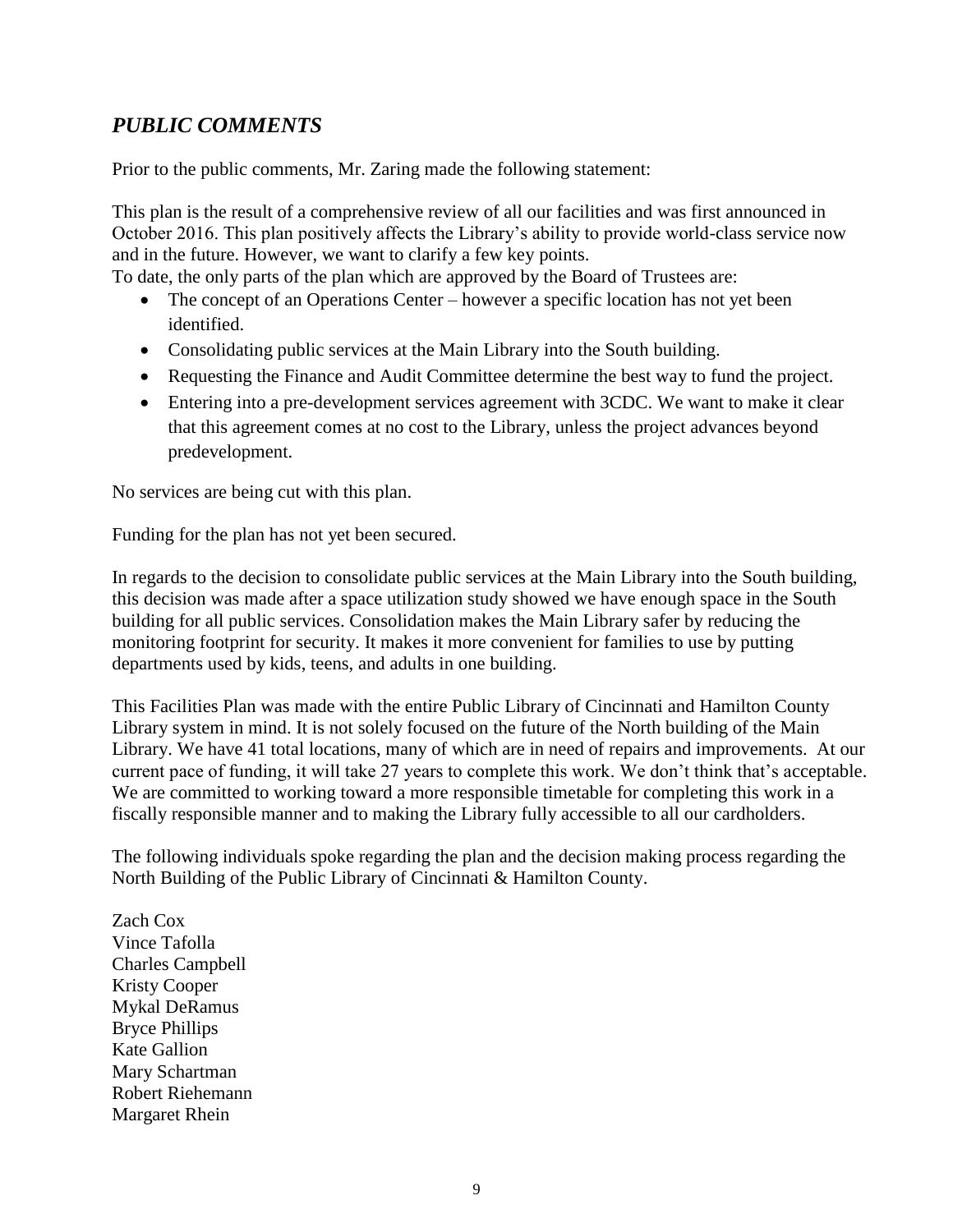Berta Lambert Brendan Faux Carl M. Houston Rachel Elliott Christopher DeAngelis

## *INFORMATIONAL ITEMS*

### **EVA JANE ROMAINE COOMBE DIRECTOR'S REPORT**

Ms. Fender reported that:

 Among libraries included in the Public Library Data Service (PLDS) Statistical Report released in June 2017 our Library was 2nd in total circulation in the United States. Only New York Public Library reported higher circulation. Listed below are the top 10 libraries:

| New York Public Library                          | 22,723,338 |
|--------------------------------------------------|------------|
| Cincinnati And Hamilton County, Pl Of            | 21,226,498 |
| King County Library System                       | 20,781,944 |
| <b>Multnomah County Library</b>                  | 19,221,448 |
| Los Angeles Public Library                       | 16,353,158 |
| Cuyahoga County Public Library                   | 16,234,993 |
| Columbus Metropolitan Library                    | 16,094,874 |
| Hennepin County Library                          | 15,744,848 |
| <b>Indianapolis-Marion County Public Library</b> | 15,619,735 |
| <b>Brooklyn Public Library</b>                   | 14,932,683 |

Three of the top ten circulating libraries are in Ohio.

- Congratulations to Bill Moran on receiving the Founders Award from ReSource. Mr. Moran served on the Board and as Board Chair of ReSource for more than ten years. The Award will be presented at the ReSource Gala on October 12.
- Ms. Fender has been named the 2017 Ohio Library Council's (OLC) Hall of Fame Librarian in recognition of her career achievements that demonstrate sustained leadership, active participation in local, state, and national library organizations, a commitment to the library profession and her contributions to the community at large. Staff nominated her for this award which is given to those who demonstrate outstanding leadership and dedication to providing exceptional library service to their community.
- The OLC selected our Library for two additional 2017 awards. Cataloging Team Lead Michael Christian-Budd is the winner of the Service Excellence Award recognizing the achievements of a library employee in areas such as Human Resources, Technical Services, Marketing and IT whose contributions to local library development merit recognition. The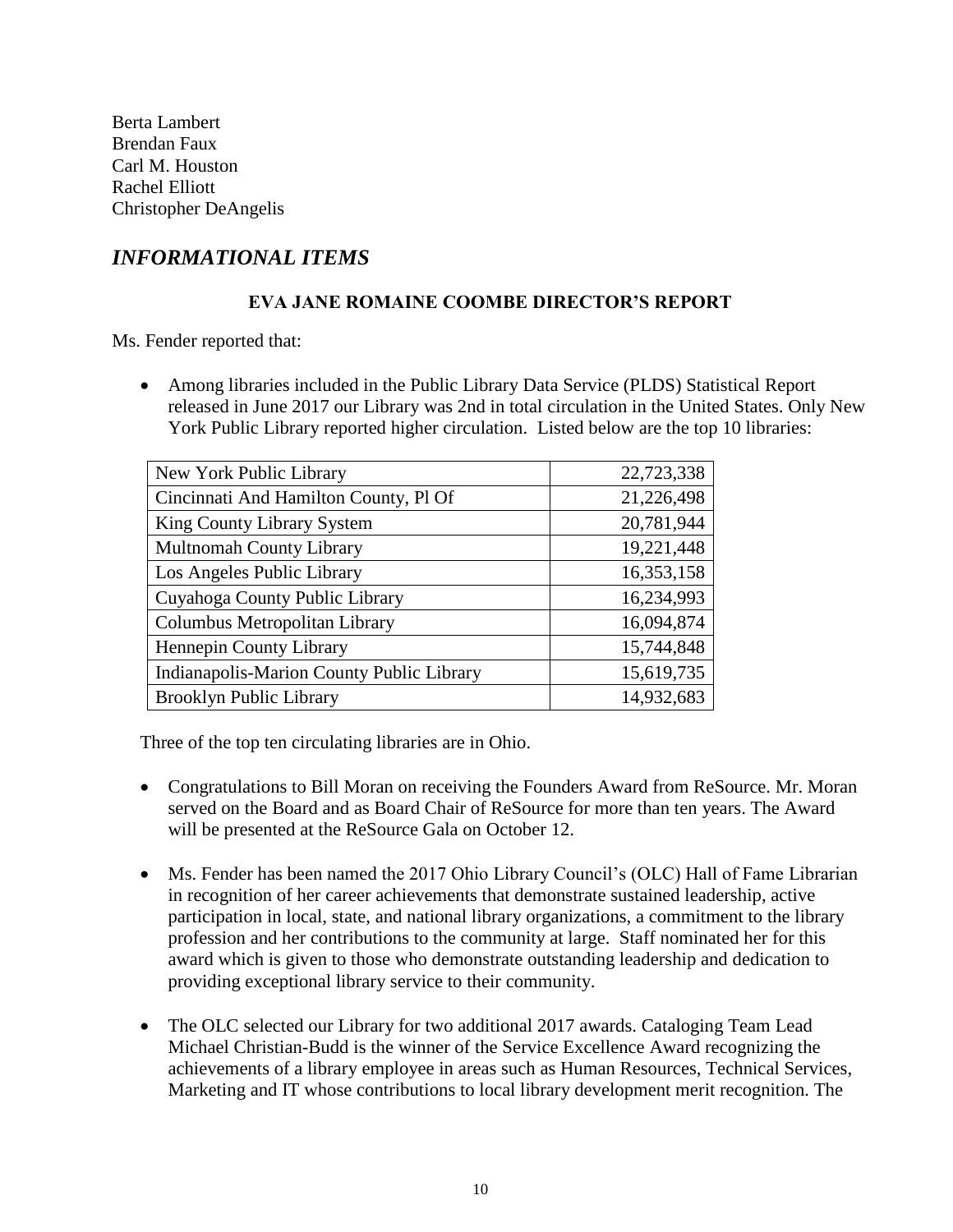Library's suite of "hot" and customized services (Hot Authors, eHot Authors, Hot Tickets, Book HookUp and CD of the Month) is this year's Library Innovation Award winner.

- Paula Brehm-Heeger, Chief Strategy and Technology Officer, has been selected to be a part of the Cincinnati Regional Chamber's 2017 Leadership Action class. This is a hands-on leadership development experience for senior leaders passionate about creating change for the community. Each class works closely with a community organization to help solve the region's most critical issues.
- The General Assembly has completed its work on House Bill (HB) 49, the state's two-year operating budget bill. Initially, the Governor's budget and House-approved budget reduced the percent of the General Revenue Fund (GRF) going to the Public Library Fund (PLF) from 1.7% to 1.66%. The Senate increased the PLF to 1.68% of the state's GRF for FY18-19. Achieving this modest change was very difficult. Following the completion of the budget, the Ohio Library Council estimated the PLF for each county. For Hamilton County, the new estimate is \$1 million less dropping from \$39.6 million to \$38.5 million. The PLF remains two-thirds of our revenue and our operating budget has remained flat for nearly 20 years. A special thank you to Library Trustees Bob Hendon and Bill Moran for making calls to support setting the PLF at 1.68%.
- The Library hosted visits from several of our legislators over the summer. Representative Catherine Ingram visited the Main Library's Brain Camp and the Summer Lunch program at the Mt. Healthy branch. State Senator Cecil Thomas visited the Avondale Branch and Alea Brown from U.S. Senator Sherrod Brown's office visited the Reading Branch for the Summer Lunch program. Representative Brigid Kelly visited the Clifton Branch to observe Brain Camp. All State legislators have been invited to visit the Library over the summer and the library hopes to see several more in the weeks ahead.
- The Friends Board of Directors held its quarterly meeting July 29. Results from the annual Book Sale were announced at \$56,500. The Friends next sale is August 17-20 at the warehouse. Members will receive 50% off on Sunday, August 20.
- The Anderson Township Library Association's (ATLA) Annual Sale held in June grossed \$29,576.
- With the resignation of Library Foundation Executive Director Missy Deters, the Library will re-establish its Development Office. The Foundation will contract with the Library for services related to fundraising, including the annual fund and grant writing, rather than hiring its own staff.
- The Library recently participated in the Ohio Omnibus Survey, a survey of registered voters in Hamilton County. Questions about library usage and opinions were included along with 4 or 5 other businesses. While only 48.2% of the respondents feel that Hamilton County as a whole is on the right track, 81.7% give the Library a total positive rating. 71.5% feel that the Library is making good use of public tax dollars, and nearly 80% are at least somewhat concerned that the funding has been cut 26% since 2000 while circulation has increased 60%.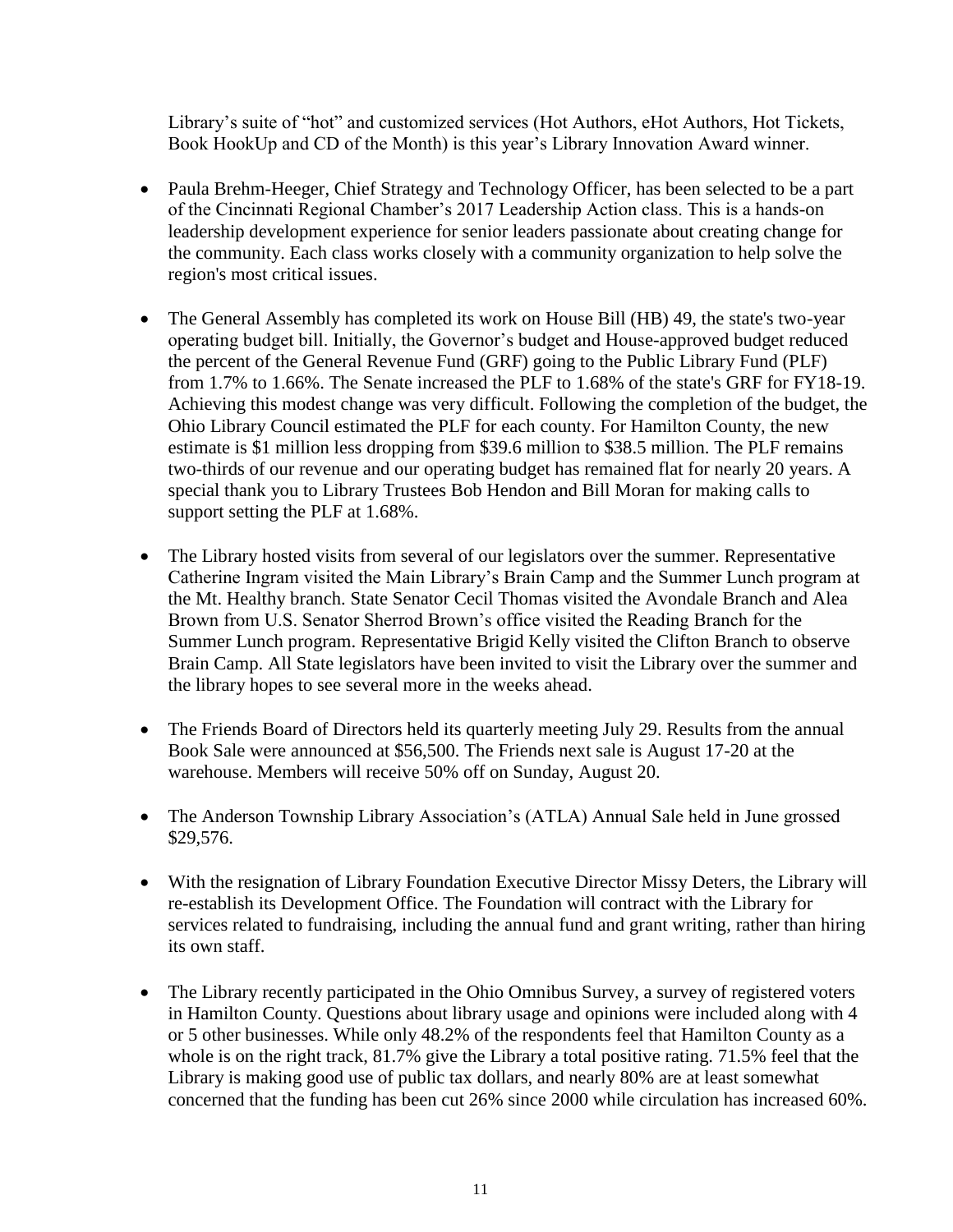87.3% feel that the Library will be very or somewhat important in the community 10 years from now.

### **FACILITIES AND FINANACE AND AUDIT COMMITTEE**

Mr. Hendon reported that:

- The Library has entered into a Predevelopment Services Agreement with 3CDC to review future uses of the North Building to assist in the potential sale of the building. To date, there is nothing to report.
- The Library is working with GBBN on a project to replace the tile pavers in the atrium and to identify other necessary modifications in advance of relocating all public service to the South Building. The proposed agreement is in process and the planning work will begin immediately after the agreement is signed.

### **LIBRARY EXPERIENCE COMMITTEE REPORT**

Mr. Zaring introduced Michael Christian-Budd, Catalog Team Lead.

- Cataloging Team Lead Michael Christian-Budd shared how Cataloging Services is responsible for providing description and access for all Library holdings. The department works in the local catalog, OCLC and Library of Congress databases to identify, modify, and produce bibliographic, and authority records according to national standards. So far in 2017, Cataloging Services has added over 14,000 records to the catalog for traditional materials, plus over 39,000 records for electronic resources such as eBooks, audiobooks, and streaming music and video. Each month, the department's professional staff contributes an average of 115 new or enhanced bibliographic and 30 name authority records to OCLC WorldCat, many of which describe works and authors unique to our collection and the Cincinnati area. They also perform metadata review for all items in the Digital Library, provide cataloging for valued partner libraries including the Cincinnati Masonic Center and Taft Museum of Art, and work closely with public and support staff to maintain and improve catalog access for all items in the Library's collection.
- The Library Foundation received a \$25,000 Ohio Valley Grant to expand our Outreach Services' iPad program focused on older adults. The grant funding enabled the purchase of 75 iPads with protective cases. Six senior facilities have been selected to receive devices based on current level of technology available to residents, free Wi-Fi access, and programming space. Seniors will use the iPads to access the Library's electronic resources.
- The Library continues to expand its personalized services by now offering an appointment service. "My Librarian Appointment Service" went live on July 14.
- The 63rd Annual Veterans Day Commemoration will take place at the Main Library on Saturday, November 11 at 10:45 a.m. The event will feature patriotic music by the Cincinnati Symphony Orchestra's brass ensemble, a presentation of memorial wreaths by local veterans groups and keynote remarks by William Fee, a Cincinnati resident, former Vice-President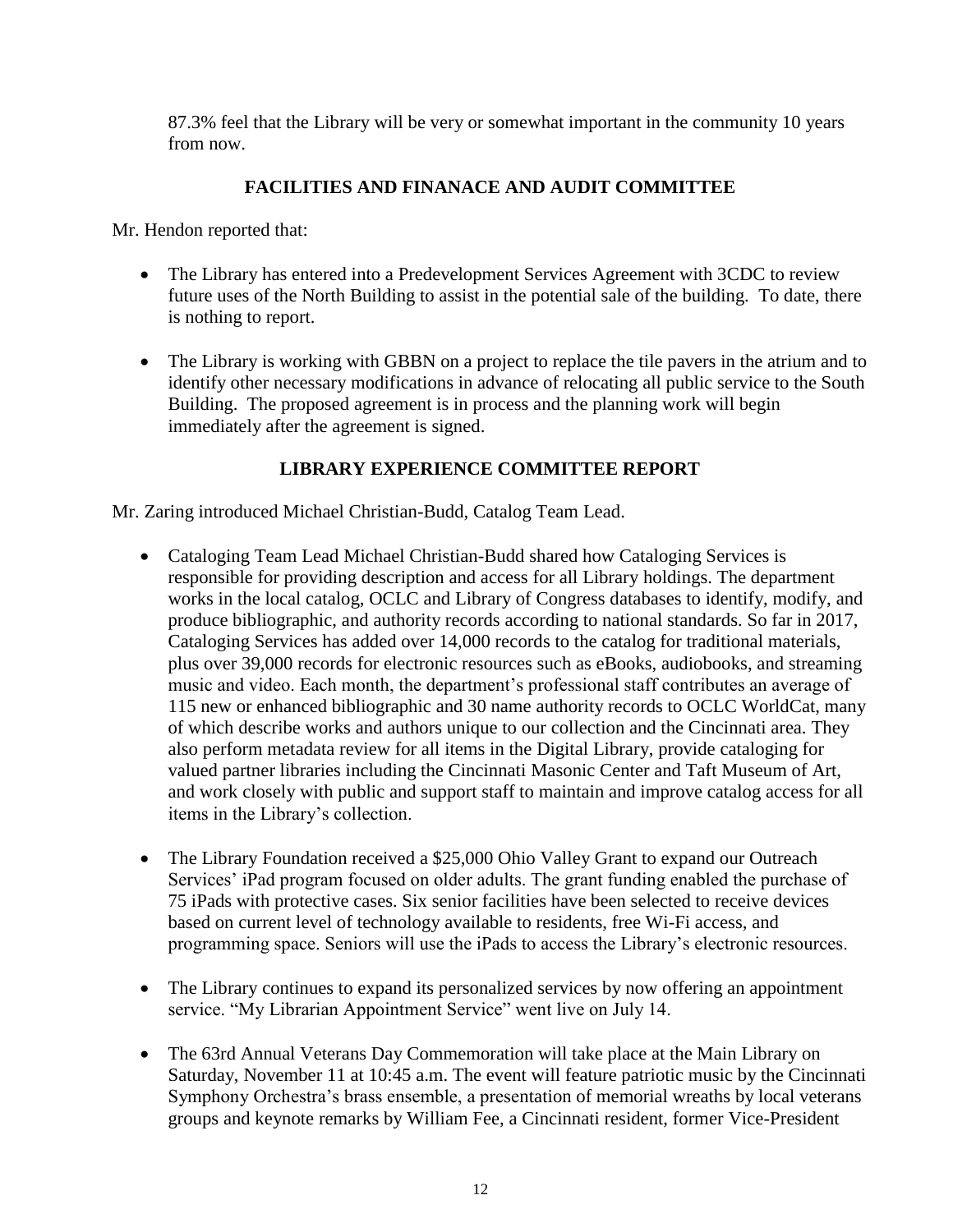and General Manager of WCPO and Vietnam veteran. Mr. Fee, author of Memoir of Vietnam 1967, served in Vietnam as a rifleman from July to November 1967 in Delta Company, 1st Battalion, 18th Regiment, 1st Infantry Division.

Summer Adventure Report:

- Summer Adventure has been a huge success with 31,051 customers registering, a sizable increase over 2016. Customer feedback about Summer Adventure has been very positive.
- Through partnerships with Cincinnati Public Schools, UMC Food Ministry and the Mt. Healthy City Schools, the Library was able to serve 15,475 summer lunches and snacks in June and July.
- As part of Summer Adventure, the Library expanded the Mini Brain Camps by tripling the number of sessions offered in 2017. Library staff presented "Coding with Ozobots" at 49 Library and community locations in June and July. Over 800 children in grades 1-5 participated in these events.
- Through July 28, 2,440 children participated in weeklong Brain Camps 526 at the Main Library and 1,914 at branch libraries.
- 61 children participated in Summer Camp Reading at five Library locations.

Upcoming events and exhibits:

- The Library is partnering with the Center for Holocaust and Humanity Education to host *BESA: A Code of Honor*, a photographic exhibit of Muslim Albanians who rescued Jews during the Holocaust. The exhibit will be on view at the Main Library from September 5 through November 12. An opening reception will be held on September 5 featuring remarks by Dr. Mordecai Paldiel, the former Director of the Department of the Righteous at Yad Vashem, and a lecturer at Yeshiva College (at Yeshiva University) and Queens College (CUNY) in New York.
- The Library has been invited to participate in *Building Big Ideas* on Saturday, September 23 at the Cincinnati Museum Center. Library staff will be demonstrating Ozobots and providing hands-on coding experience for children ages 3-12.
- The Library will begin offering Girls Who Code Clubs at several locations this fall. Girls Who Code is a national nonprofit working to close the gender gap in technology. Clubs are free after-school programs for 6-12th grade girls.
- Teen Read Week will be held October 8-14, featuring the theme 'Unleash Your Story." Teens will be encouraged to tell their own stories as well as find stories, biographies, autobiographies, folktales, and more in their local Library.
- The Library will partner on two projects that will be submitted as part of the 2018 FotoFocus Biennial month-long celebration of photography and lens-based art. The theme for 2018 is *Open Archive*.
	- o The first project is a partnership with Cincy Stories on a recreation of the Cincinnati Panorama of 1848. Local photographers will attempt to recreate the image as accurately as possible on its 150th anniversary.
	- o The second project is in collaboration with photographer Michael Wilson to capture a series of photographic portraits of people in various Cincinnati neighborhoods.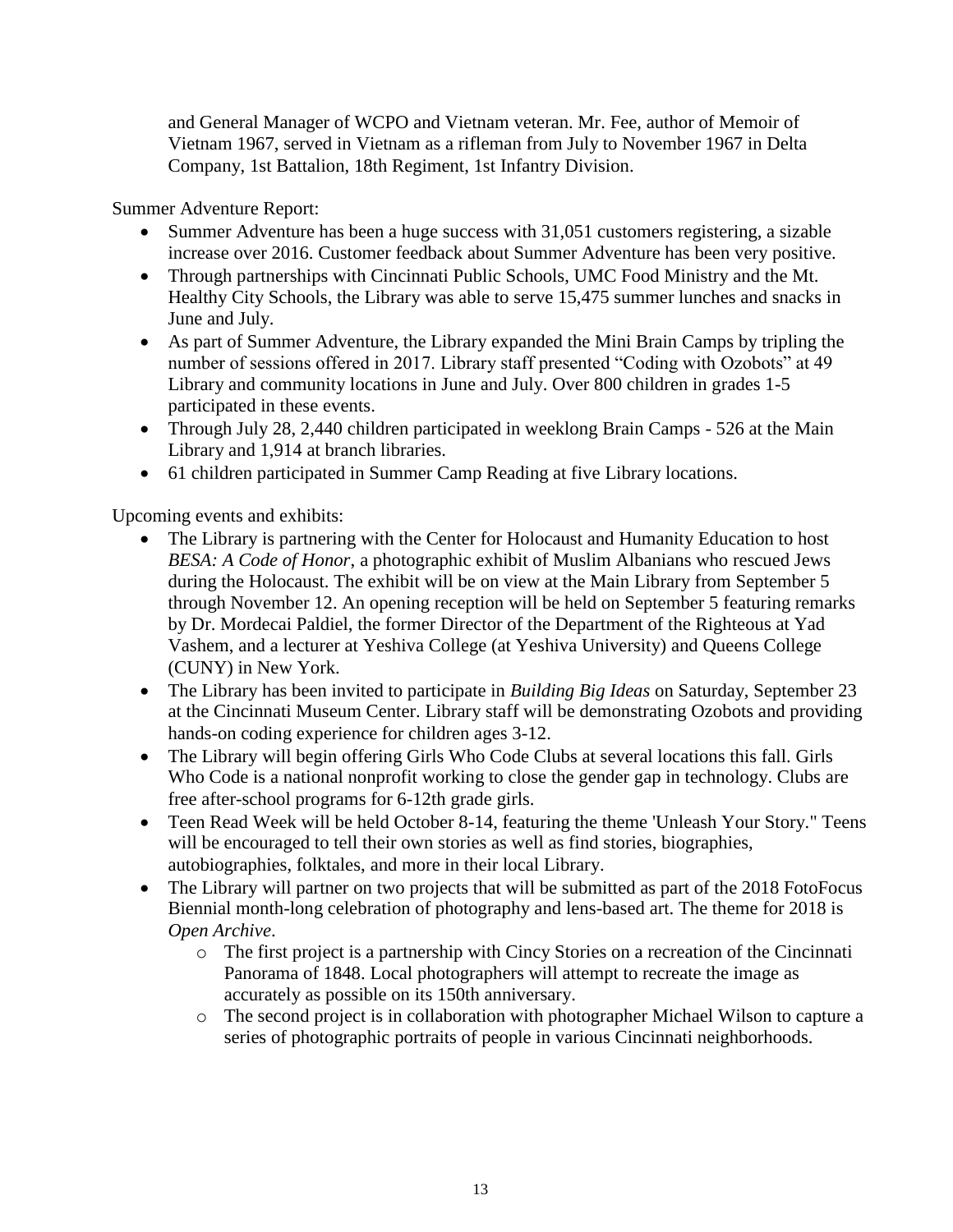### **STRATEGY AND TECHNOLOGY COMMITTEE**

Ms. Kohnen reported that:

- The Cincinnati Works collaboration to bring a career coach to the North Central Branch for sessions focused on helping women reach self-sufficiency through job opportunities has made significant progress. Cincinnati Works received \$5,000 from the Women's Fund and \$100,000 over two years from the Charlotte R. Schmidlapp Fund. This funding will allow the program to be implemented at both the North Central and Madisonville branches.
- REACH (Reading Expands All Children's Horizons) is a grant-funded partnership project between the Library and CET. It is a PreK-1 literacy initiative intended to bolster reading achievement and increase parent engagement in their child's early years of learning. REACH Clubs, in-depth experiences for families with children ages 4-7, will be hosted at the College Hill, Pleasant Ridge and Westwood branches beginning in the fall. Parents and their children work their way through the REACH collection of online reading lessons on iPads provided by the Library. Parents who complete the 7-week program receive a backpack filled with early learning materials.
- The Johnson Foundation has awarded the Library Foundation \$10,000 to purchase an additional 50 seats for the popular Treehouse service. This online resource offers customers access to interactive training courses in technology including computer coding and programming languages taught by experts. Prior to adding these additional 50 spots (for a total of 100), 98 customers were on the waiting list for the existing 50 seats. Since its launch in April approximately 25% of the customers who used Treehouse have requested to check out a seat again once their initial time expired.
- The Library is working to bring a "pop-up preschool" to the Deer Park Branch with a potential YMCA partnership. Designed to reach preschoolers who may be falling through the cracks in kindergarten readiness preparation, this model is used in many states by the YMCA but not yet in Ohio. The Deer Park school district's Kindergarten Readiness Assessment scores are among the lowest in Hamilton County, falling below Cincinnati Public Schools, among others. YMCA preschool teaching experts will develop a curriculum for use at sessions held in the morning on days the branch does not open until noon.
- Tactics designed to bring the recently adopted Strategic Plan to life have been developed. These tactics are matched to the larger strategies introduced in the Strategic Plan. The Strategic Plan Implementation Team, consisting of a cross-section of staff, will assist in communicating this information to staff and generating ideas about how to achieve the desired outcomes.
- Sandy Bolek, Digital Development Team Leader, and Paula Brehm-Heeger, Chief Strategy and Technology Officer, have been invited to deliver the keynote address at this year's Ohio Library Council's Information Technology Conference, Rightclick, in November. Marketed as a conference about best practices for library technology, Paula and Sandy will be discussing the technology that makes our Library's "Hot" services, winner of this year's OLC Library Innovation Award, possible.